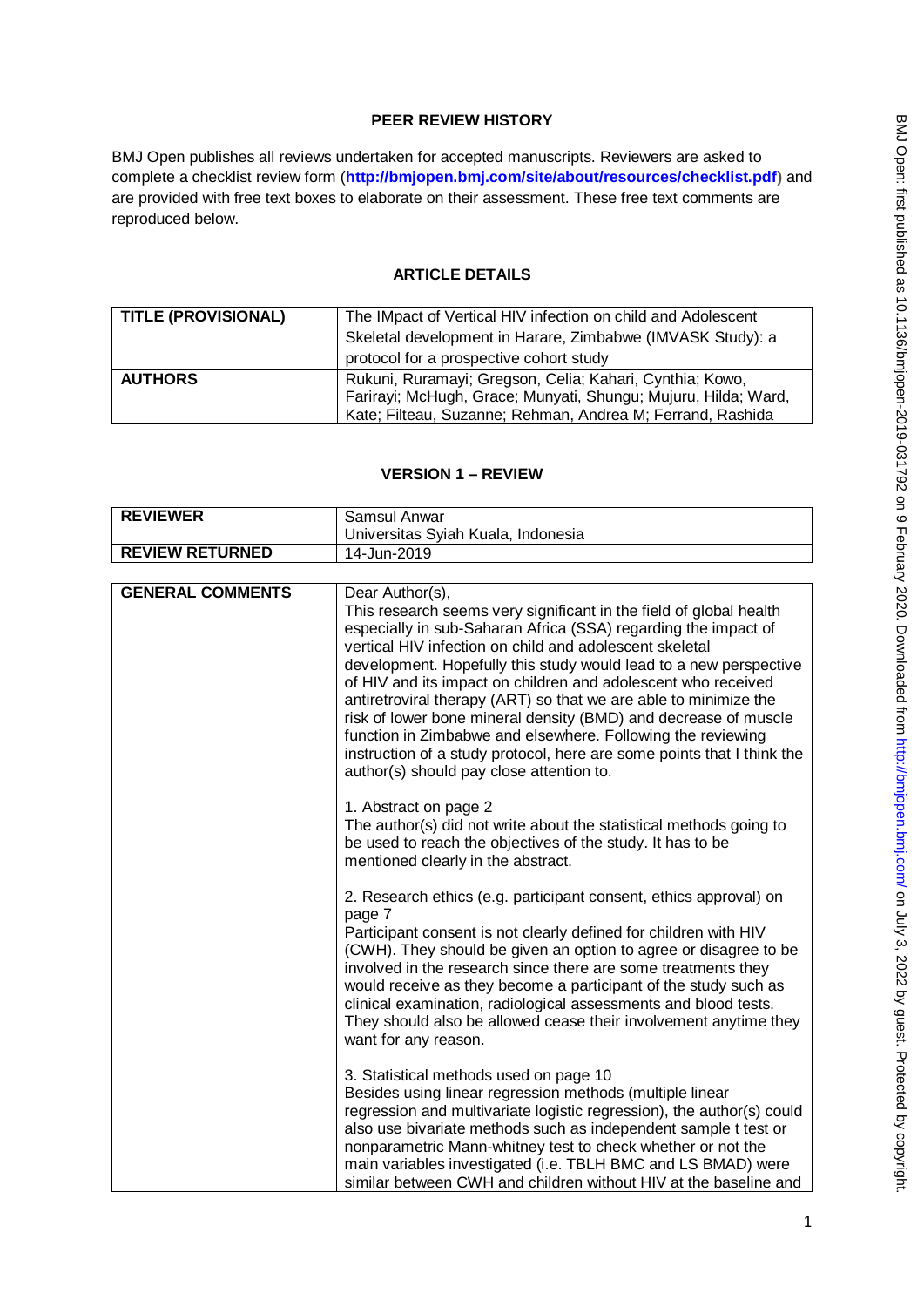| after one year. The author(s) could also check whether or not the<br>time lapse (after one year) affected (reduce or increase) TBLH<br>BMC and LS BMAD on CWH and children without HIV<br>respectively using paired sample t test or nonparametric Wilcoxon<br>test. In this case, I think this approach has advantages compared<br>to linear regression analysis since the regression model and its<br>interpretation depend on many aspects such as model<br>assumptions and how fit the model is (i.e coefficient of<br>determination). However, I understand that the author(s) used<br>linear regression methods to investigate the relationship between<br>the main variables and its risk factors (i.e. ART duration, ART<br>type, proportion of life on treatment, age at ART initiation, CD4<br>count, viral load, bone age, pubertal stage, nutrition,<br>socioeconomic status and orphanhood). I suggest the author(s) to<br>use both approaches to conduct more comprehensive<br>investigation of the problem studied. |  |
|------------------------------------------------------------------------------------------------------------------------------------------------------------------------------------------------------------------------------------------------------------------------------------------------------------------------------------------------------------------------------------------------------------------------------------------------------------------------------------------------------------------------------------------------------------------------------------------------------------------------------------------------------------------------------------------------------------------------------------------------------------------------------------------------------------------------------------------------------------------------------------------------------------------------------------------------------------------------------------------------------------------------------------|--|
| 4. References used on pages 15 to 18<br>In my opinion, the references used are appropriate. However, only<br>24 out of 60 (40.0%) references used were published under 5<br>years ( $\geq$ 2014) and only 37 out of 60 (61.7%) references used<br>were published under 10 years ( $\geq$ 2009). The author(s) should add<br>more recent studies to enrich their research background.<br>Regardless of its shortcomings, I believe this study will give a<br>significant contribution in understanding the impact of HIV on child                                                                                                                                                                                                                                                                                                                                                                                                                                                                                                   |  |
| and adolescent skeletal development in SSA. Thank you.                                                                                                                                                                                                                                                                                                                                                                                                                                                                                                                                                                                                                                                                                                                                                                                                                                                                                                                                                                             |  |

| <b>REVIEWER</b>        | Helena Rabie<br>Stellenbosch University and Tygerberg Hospital<br>South Africa<br>I recruited adolecents for a co-hort study of adolecents with HIV<br><b>CTAC</b> |
|------------------------|--------------------------------------------------------------------------------------------------------------------------------------------------------------------|
| <b>REVIEW RETURNED</b> | 22-Jun-2019                                                                                                                                                        |

| <b>GENERAL COMMENTS</b> | General comments                                                                                                                                                                                                                                                                                                                                                                                                                                                                                                                                                        |
|-------------------------|-------------------------------------------------------------------------------------------------------------------------------------------------------------------------------------------------------------------------------------------------------------------------------------------------------------------------------------------------------------------------------------------------------------------------------------------------------------------------------------------------------------------------------------------------------------------------|
|                         | Thank you for the opportunity to review this protocol currently<br>enrolling HIV-infected children and adolescents in Harare,<br>Zimbabwe. As the authors stated, moving beyond issues of<br>survival and opportunistic infections requires documenting and<br>quantification of long-term health concerns in HIV-infected<br>children. This is essential to plan the additional care that will be<br>required. This group of researchers have significant experience in<br>working with adolescents and quantifying chronic health issues in<br>HIV-infected children. |
|                         | The authors are proposing an assessment of, strength, height and<br>bone health in children on antiretroviral therapy at baseline with a<br>12 month follow up period and also growth velocity in 1 year in.<br>Importantly, adolescents and children will be matched with HIV-<br>uninfected control children.                                                                                                                                                                                                                                                         |
|                         | This important long term issue that can not be studied in routine<br>cohorts in low income settings because of the need for expertise<br>and equipment that is not available in general settings and local<br>guidelines do not mandate routine screening for these issues.                                                                                                                                                                                                                                                                                             |
|                         | Introduction                                                                                                                                                                                                                                                                                                                                                                                                                                                                                                                                                            |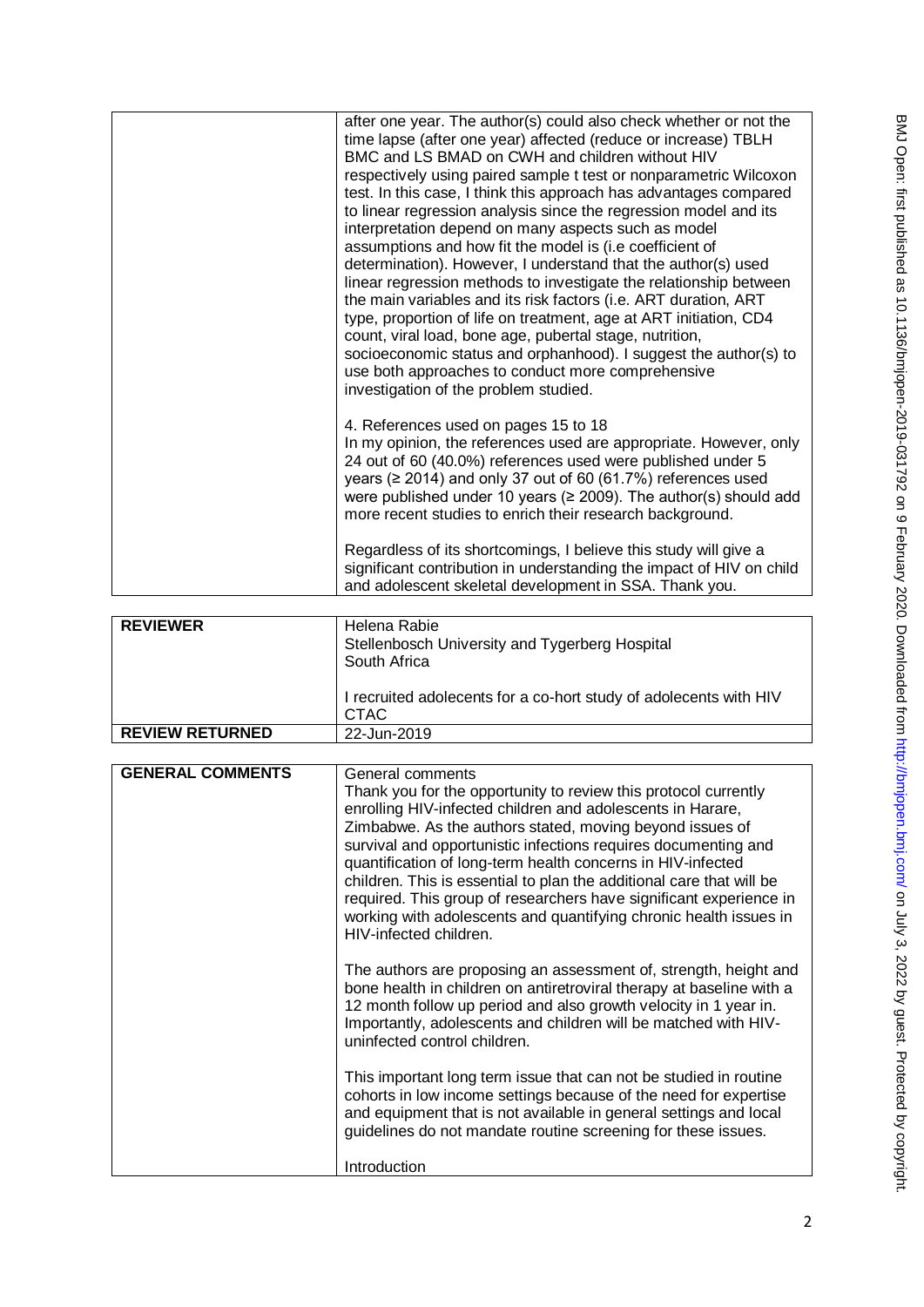| Though puberty may be delayed in children with HIV as compared<br>to those without it is important to add that a shorter time on<br>antiretroviral therapy (age at initiation) is significant risk factor.<br>Therefor mentioning recent data on age of initiation of therapy is<br>important if it is available for the children in Zimbabwe.<br>Methods section<br>Study objectives<br>1) I assume the intention is to enrol children with vertically<br>acquired HIV only. This needs to be stated. If this is not the<br>intention state that horizontal HIV-infection will be included.<br>2) There is no mention of puberty delay in the objectives.<br>Hypothesis.<br>1) Studying recovery of growth and bone health in children using<br>anti-retroviral therapy is essential but a complex matter.<br>2) Poverty and food insecurity in early childhood plays a very<br>significant role independent of HIV status. This may explain some<br>of the gap in final height in children especially if they experienced<br>poor nutrition in the 1000 days. It is likely that the study team will<br>not have access to accurate data on the heights of children prior to<br>enrolment on antiretroviral therapy and possibly even on therapy.<br>This is a significant weakness of the study.<br>3) Including children who have access to antiretroviral therapy and<br>are stable on therapy for 2 years and 8 years or older. It is not<br>clear if the co-hort will represent majority intermediary and long<br>term survivors and as such is different from children with early<br>access to therapy. However children with therapy initiated soon<br>after infection may have different therapy outcomes.<br>Eligibility<br>1) Though an inclusive approach is essential to provide rich data<br>some co-morbid conditions may possibly need to be excluded or<br>very well documented and defined, this may contribute to severity<br>of bone disease. This includes children with significant/ debilitation<br>chronic lung disease, liver disease, renal disease or long term<br>steroid use. It is mentioned that children with bone disease will be<br>excluded, but only later. This should come earlier in the eligibility<br>criteria. Also it needs to be discussed how these children will be<br>managed and how they will be identified.<br>2) It should also be stated which control cases will be excluded<br>and how these children will be screened apart from HIV tests.<br>It would also be useful to define<br>1) Successful antiretroviral therapy |
|---------------------------------------------------------------------------------------------------------------------------------------------------------------------------------------------------------------------------------------------------------------------------------------------------------------------------------------------------------------------------------------------------------------------------------------------------------------------------------------------------------------------------------------------------------------------------------------------------------------------------------------------------------------------------------------------------------------------------------------------------------------------------------------------------------------------------------------------------------------------------------------------------------------------------------------------------------------------------------------------------------------------------------------------------------------------------------------------------------------------------------------------------------------------------------------------------------------------------------------------------------------------------------------------------------------------------------------------------------------------------------------------------------------------------------------------------------------------------------------------------------------------------------------------------------------------------------------------------------------------------------------------------------------------------------------------------------------------------------------------------------------------------------------------------------------------------------------------------------------------------------------------------------------------------------------------------------------------------------------------------------------------------------------------------------------------------------------------------------------------------------------------------------------------------------------------------------------------------------------------------------------------------------------------------------------------------------------------------------------------------------------------------------------------------------------------------------------------------------------------------------------------------------------------------------------------------------|
| 2) Pubertal delay - will this be pathological delay or a difference<br>between infected and uninfected children only. The latter, though<br>known to be present and significantly different but often a<br>difference of months though statistically significant may be not<br>necessarily be clinically meeting a diagnosis of delayed onset of<br>puberty.                                                                                                                                                                                                                                                                                                                                                                                                                                                                                                                                                                                                                                                                                                                                                                                                                                                                                                                                                                                                                                                                                                                                                                                                                                                                                                                                                                                                                                                                                                                                                                                                                                                                                                                                                                                                                                                                                                                                                                                                                                                                                                                                                                                                                    |
| 3) It is not stated what biochemistry of bone disease will be<br>assessed.<br>Ethical issues. Which clinical study register is used and what is the<br>registration number.<br><b>Discussion</b><br>Apart from the clinical assessment and viral loads no parameters<br>on mechanisms of bone disease is noted, only that it will be done                                                                                                                                                                                                                                                                                                                                                                                                                                                                                                                                                                                                                                                                                                                                                                                                                                                                                                                                                                                                                                                                                                                                                                                                                                                                                                                                                                                                                                                                                                                                                                                                                                                                                                                                                                                                                                                                                                                                                                                                                                                                                                                                                                                                                                       |
| thus comments on mechanism of any bone changes should be<br>made with caution or it should be explicitly stated.<br>Comments on catch up should also be made with caution as<br>children will be followed up for a short period and many younger                                                                                                                                                                                                                                                                                                                                                                                                                                                                                                                                                                                                                                                                                                                                                                                                                                                                                                                                                                                                                                                                                                                                                                                                                                                                                                                                                                                                                                                                                                                                                                                                                                                                                                                                                                                                                                                                                                                                                                                                                                                                                                                                                                                                                                                                                                                                |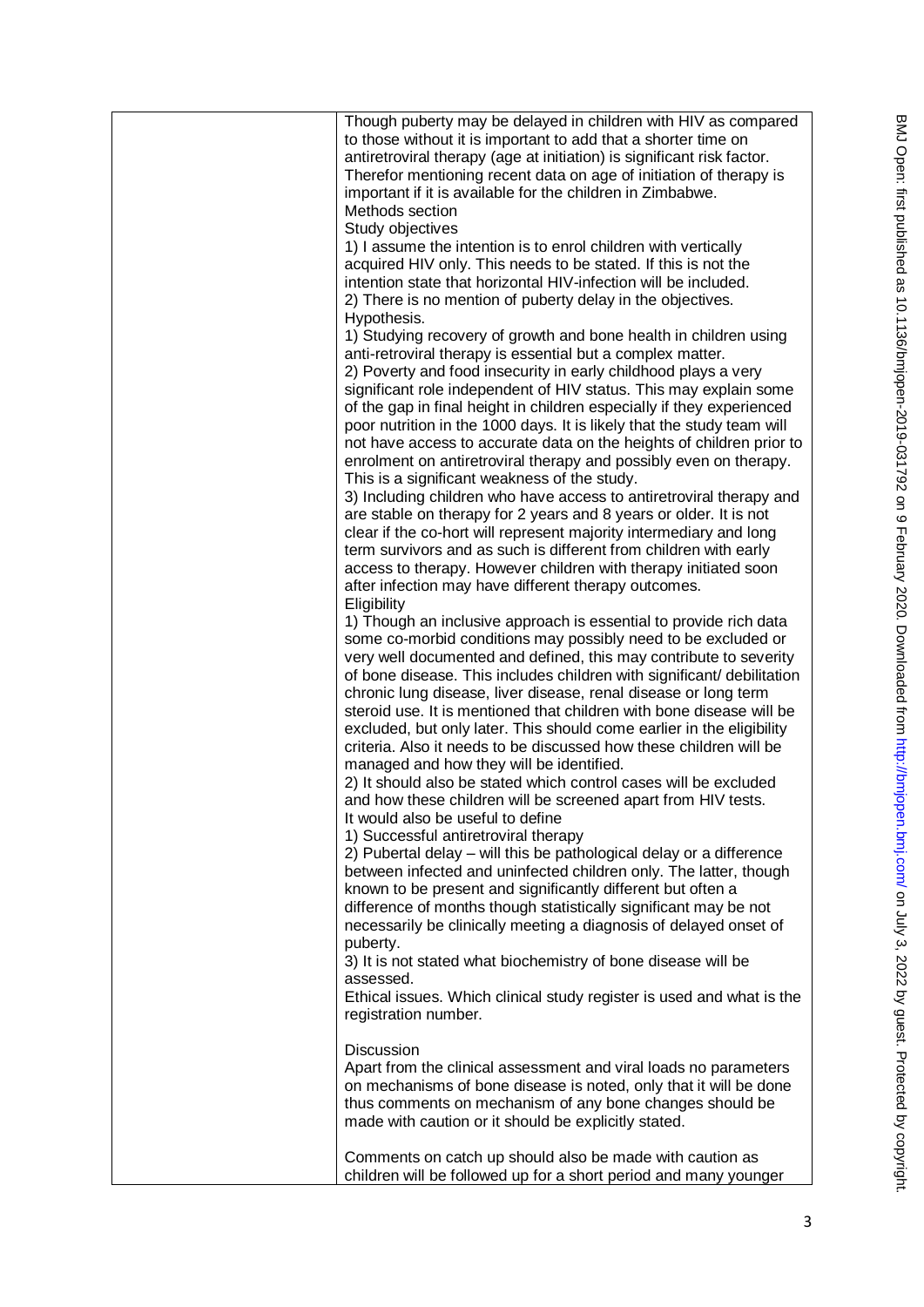| children will not start puberty. The authors state one of the         |
|-----------------------------------------------------------------------|
| strengths of this study is that it will provide data on the critical  |
| period of pubertal growth, this may in fact not be correct. Given the |
| comment as noted, however a strength include that we will have        |
| age relate growth velocity data for children with HIV with and        |
| without puberty.                                                      |

### **VERSION 1 – AUTHOR RESPONSE**

#### RESPONSE TO REVIEWER 1

### 1. Abstract on page 2

The author(s) did not write about the statistical methods going to be used to reach the objectives of the study. It has to be mentioned clearly in the abstract.

The methods and analysis section of the abstract has been revised to include the statistical methods that will be used to assess the main study outcomes i.e. linear regression will be used to estimate absolute mean differences in size-adjusted bone density and Z-scores by HIV status.

### 2. Research ethics (e.g. participant consent, ethics approval) on page 7

Participant consent is not clearly defined for children with HIV (CWH). They should be given an option to agree or disagree to be involved in the research since there are some treatments they would receive as they become a participant of the study such as clinical examination, radiological assessments and blood tests. They should also be allowed cease their involvement anytime they want for any reason.

This section on recruitment of children with HIV has been written to define participant consent more clearly. It more clearly explains that participants are given an option to agree or disagree to be involved in the research since there are some treatments they would receive and that they are allowed to withdraw from the study at any time for any reason and that it would not affect the care they receive from the clinic.

#### 3. Statistical methods used on page 10

Besides using linear regression methods (multiple linear regression and multivariate logistic regression), the author(s) could also use bivariate methods such as independent sample t test or nonparametric Mann-Whitney test to check whether or not the main variables investigated (i.e. TBLH BMC and LS BMAD) were similar between CWH and children without HIV at the baseline and after one year. The author(s) could also check whether or not the time lapse (after one year) affected (reduce or increase) TBLH BMC and LS BMAD on CWH and children without HIV respectively using paired sample t test or nonparametric Wilcoxon test. In this case, I think this approach has advantages compared to linear regression analysis since the regression model and its interpretation depend on many aspects such as model assumptions and how fit the model is (i.e. coefficient of determination). However, I understand that the author(s) used linear regression methods to investigate the relationship between the main variables and its risk factors (i.e. ART duration, ART type, proportion of life on treatment, age at ART initiation, CD4 count, viral load, bone age, pubertal stage, nutrition, socioeconomic status and orphanhood). I suggest the author(s) to use both approaches to conduct more comprehensive investigation of the problem studied. Thank you for these suggestions; the section on statistical analysis has been revised to include the use of the suggested bivariate methods in addition to linear regression. The distribution of demographic and clinical variables will be compared between children with HIV and without HIV using t-tests for means, Wilcoxon rank sum test for medians and Chi-squared tests for proportions. Furthermore, the paired sample t test or nonparametric Wilcoxon test will be used to assess for differences in TBLH BMC and LS BMAD on CWH and children without HIV between baseline and follow up.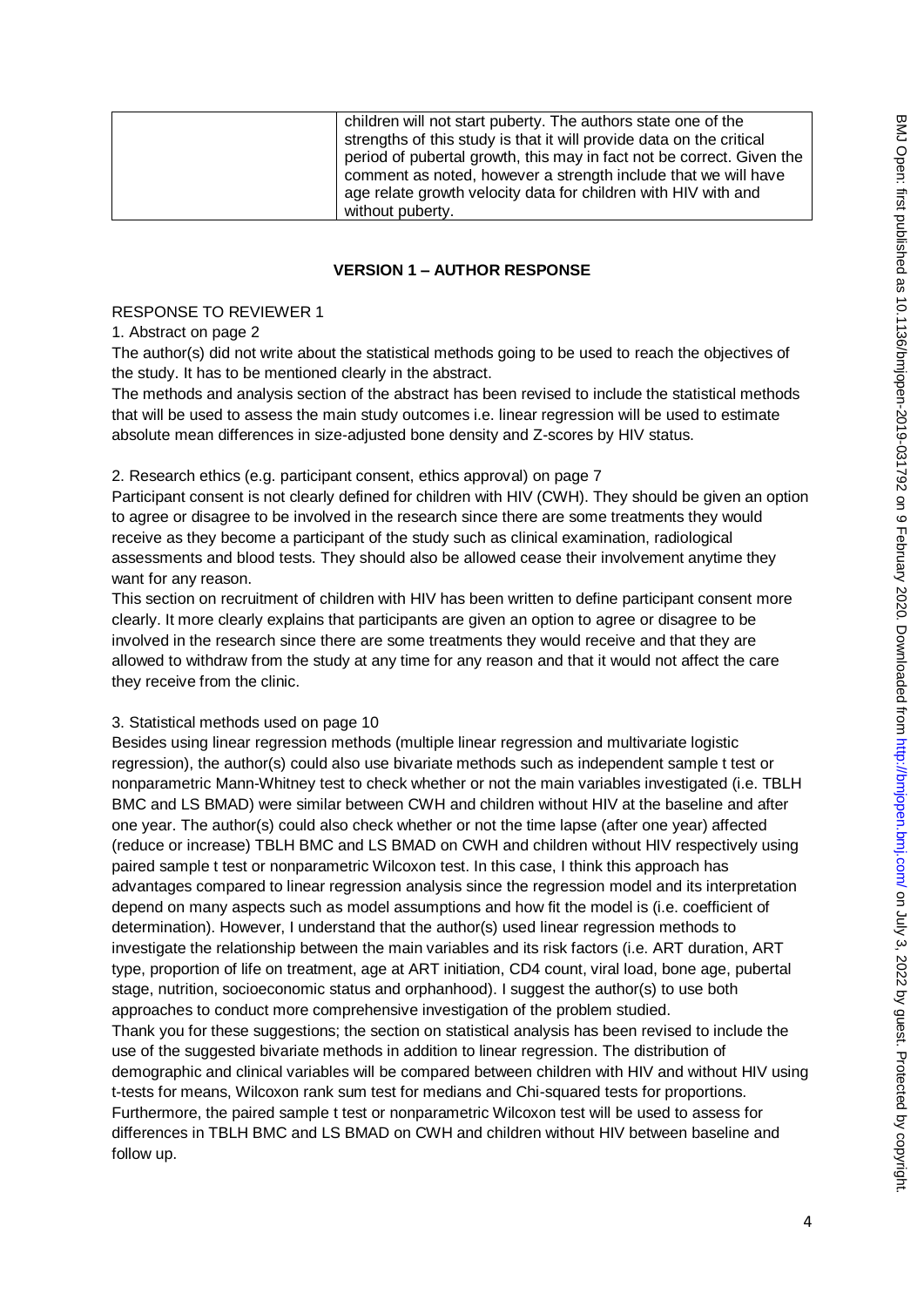### 4. References used on pages 15 to 18

In my opinion, the references used are appropriate. However, only 24 out of 60 (40.0%) references used were published under 5 years ( $\geq 2014$ ) and only 37 out of 60 (61.7%) references used were published under 10 years ( $\geq$  2009). The author(s) should add more recent studies to enrich their research background.

Thank you for this comment. The literature review has been updated to include more recent references to enrich the background. Now only 12 of 56 (21%) references are from before 2014 and 4 out of 46 (7%) before 2009.

### RESPONSES TO REVIEWER 2

#### 1. Introduction

Though puberty may be delayed in children with HIV as compared to those without it is important to add that a shorter time on antiretroviral therapy (age at initiation) is significant risk factor. Therefor mentioning recent data on age of initiation of therapy is important if it is available for the children in Zimbabwe.

Thank you for highlighting this. The introduction has been revised to specify that age at ART initiation as a risk factor for pubertal delay as shown by a recent Zimbabwean study.

#### 2. Methods section

Study objectives

• I assume the intention is to enrol children with vertically acquired HIV only. This needs to be stated. If this is not the intention state that horizontal HIV-infection will be included.

The section with the inclusion criteria has been updated to highlight that children with vertically acquired HIV will be enrolled into the study.

• There is no mention of puberty delay in the objectives.

The objectives have been updated to include pubertal delay more specifically. Object 3 has been expanded to describe how changes in bone mass accrual will be assessed in the context of pubertal stage between CWH and children without HIV.

3. Studying recovery of growth and bone health in children using anti-retroviral therapy is essential but a complex matter. Poverty and food insecurity in early childhood plays a very significant role independent of HIV status. This may explain some of the gap in final height in children especially if they experienced poor nutrition in the 1000 days. It is likely that the study team will not have access to accurate data on the heights of children prior to enrolment on antiretroviral therapy and possibly even on therapy. This is a significant weakness of the study.

This point has been included in the discussion as one of the limitations of the study.

4. Including children who have access to antiretroviral therapy and are stable on therapy for 2 years and 8 years or older. It is not clear if the cohort will represent majority intermediary and long term survivors and as such is different from children with early access to therapy. However children with therapy initiated soon after infection may have different therapy outcomes.

This cohort of children with HIV from the public hospital will largely represent children with vertical HIV. Of the cohort recruited so far, the earliest treatment was initiated was between 1 and 2 years of age, and the latest treatment was initiated was 13 years of age. The majority of children will have started on ART between age 6 and 10. We acknowledge that different therapy outcomes are hypothesised depending on when ART was initiated. ART duration and age will therefore be incorporated into causal inference models and adjusted for as required.

### 5. Eligibility

Though an inclusive approach is essential to provide rich data some co-morbid conditions may possibly need to be excluded or very well documented and defined, this may contribute to severity of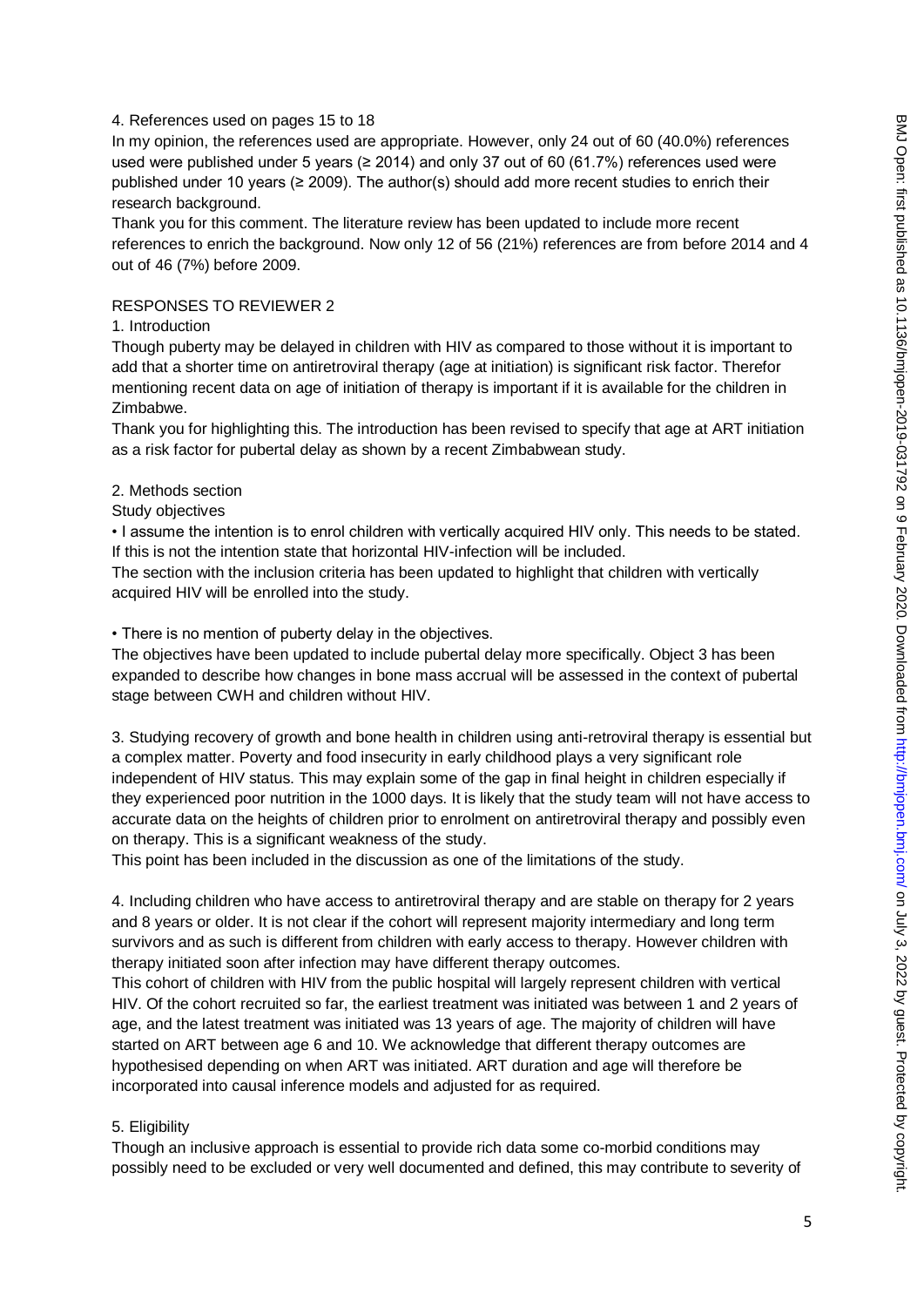bone disease. This includes children with significant/debilitation chronic lung disease, liver disease, renal disease or long term steroid use. It is mentioned that children with bone disease will be excluded, but only later. This should come earlier in the eligibility criteria. Also it needs to be discussed how these children will be managed and how they will be identified. It should also be stated which control cases will be excluded and how these children will be screened apart from HIV tests. Detailed information on all the above comorbidities will be collected using the main study questionnaire in the clinical history section. This information will be collected for both children with and without HIV. Co-morbidities will not be used as the basis of excluding children from the study. However, for the purposes of deriving normative DXA data, those with severe bone disease will be 6. It would also be useful to define: i. Successful antiretroviral therapy

In order to address the success of ART, viral load and CD4 testing will be carried out in CWH at baseline and follow up with undetectable viral load being the measure of successful therapy.

ii. Pubertal delay – will this be pathological delay or a difference between infected and uninfected children only. The latter, though known to be present and significantly different but often a difference of months though statistically significant may be not necessarily be clinically meeting a diagnosis of delayed onset of puberty.

A clinical definition of delayed puberty has been included in the manuscript. Delayed is defined clinically as the lack of the initial signs of puberty (Tanner stage 2 breast development in girls or testicular enlargement to ≥4 mL in boys) at an age that is 2–2.5 SDs beyond the population mean.

7. It is not stated what biochemistry of bone disease will be assessed. Unfortunately, funding has yet to be secured to perform biochemical tests. We plan to apply for funding to test vitamin D, PTH, P1NP and CTX on stored plasma.

8. Ethical issues. Which clinical study register is used and what is the registration number. This study is registered with the ISRCTN registry (Ref: ISRCTN12266984). This detail has been included in the ethics section.

# 9. Discussion

excluded.

i. Apart from the clinical assessment and viral loads no parameters on mechanisms of bone disease is noted, only that it will be done thus comments on mechanism of any bone changes should be made with caution or it should be explicitly stated.

As stated above, funding has yet to be secured to perform biochemical tests. We plan to apply for funding to test vitamin D, PTH, P1NP and CTX on stored plasma. We intend to test the association between these bone markers of resorption and formation with bone and muscle outcomes to elucidate mechanistic components in the future.

ii. Comments on catch up should also be made with caution as children will be followed up for a short period and many younger children will not start puberty. The authors state one of the strengths of this study is that it will provide data on the critical period of pubertal growth, this may in fact not be correct. Given the comment as noted, however a strength include that we will have age relate growth velocity data for children with HIV with and without puberty.

The sentence in the strength and limitations section that mentions that our study will provide data on the critical period of pubertal growth has removed. We have expanded the discussion to include that fact that our study will provide age related growth velocity data for CWH, in children through the spectrum of pubertal change on page 12.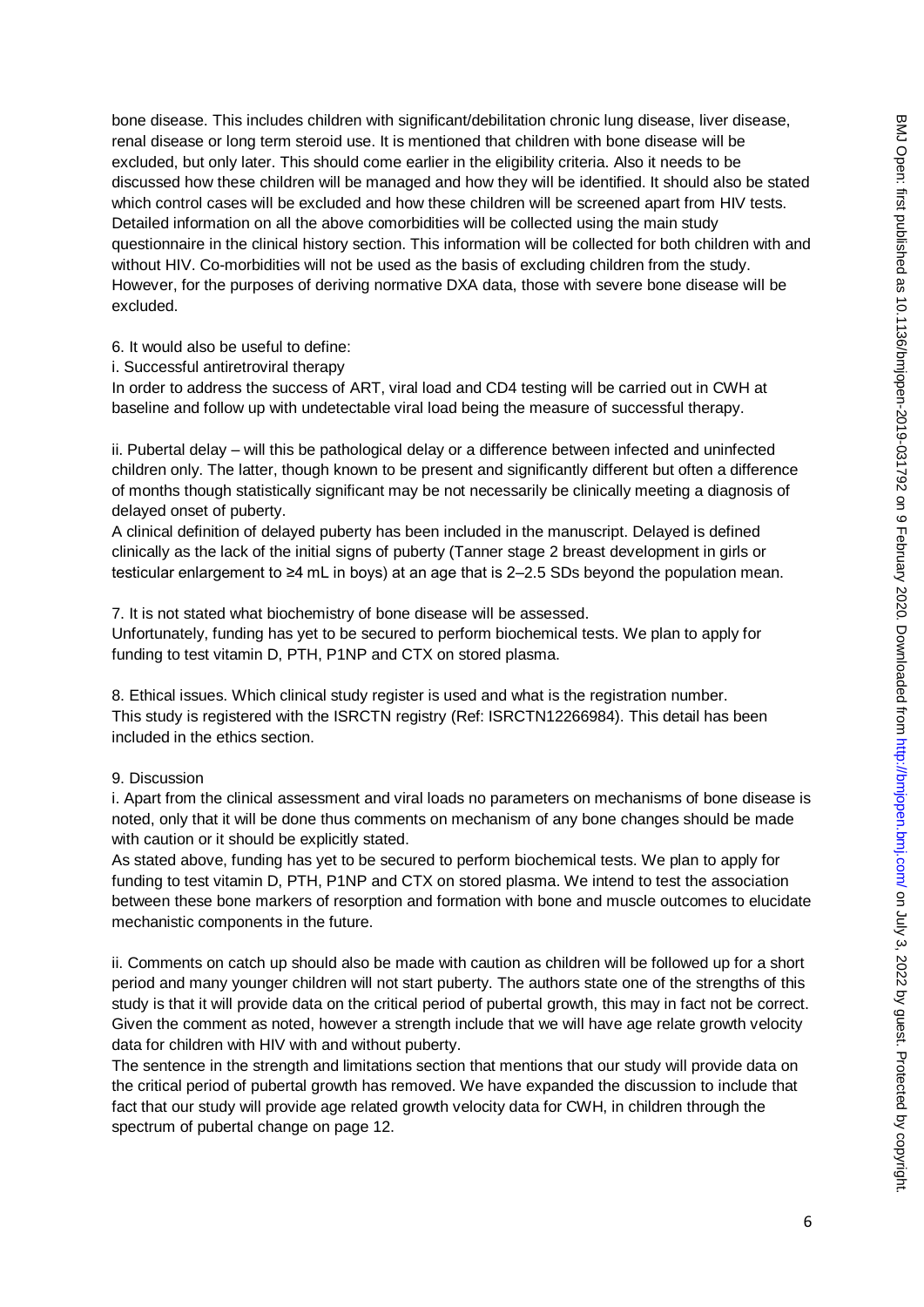# **VERSION 2 – REVIEW**

| <b>REVIEWER</b>         | Samsul Anwar                                                                                                                                                                                                                                                                                                                                                                                                                                                                                                                                                                                                                                                                                                                                                                                                                |
|-------------------------|-----------------------------------------------------------------------------------------------------------------------------------------------------------------------------------------------------------------------------------------------------------------------------------------------------------------------------------------------------------------------------------------------------------------------------------------------------------------------------------------------------------------------------------------------------------------------------------------------------------------------------------------------------------------------------------------------------------------------------------------------------------------------------------------------------------------------------|
|                         | Universitas Syiah Kuala, Indonesia                                                                                                                                                                                                                                                                                                                                                                                                                                                                                                                                                                                                                                                                                                                                                                                          |
| <b>REVIEW RETURNED</b>  | 08-Nov-2019                                                                                                                                                                                                                                                                                                                                                                                                                                                                                                                                                                                                                                                                                                                                                                                                                 |
|                         |                                                                                                                                                                                                                                                                                                                                                                                                                                                                                                                                                                                                                                                                                                                                                                                                                             |
| <b>GENERAL COMMENTS</b> | Thank you to the authors for responding the points of my review<br>on the first version of the manuscript. Responding to the author's<br>answers, here are two minor points that I think need to be refined.<br>Page 10 lines 38-39.<br>The word "residuals" in the first sentence of the statistical analysis<br>section should be removed since the residuals usually refer to the<br>difference between the estimated value of the fitted model and the<br>actual data. While for the descriptive purpose, it only needs to look<br>at the data distribution instead of the residuals.<br>Page 10 lines 43-44.<br>The t-test in the first paragraph of statistical analysis section<br>should be written as "independent sample t-test" since it compares<br>different independent population (i.e CHW and without HIV). |

# **VERSION 2 – AUTHOR RESPONSE**

**Reviewer Name: Samsul Anwar**

**Institution and Country: Universitas Syiah Kuala, Indonesia**

**Please state any competing interests or state 'None declared': None declared**

**Please leave your comments for the authors below:**

**Thank you to the authors for responding the points of my review on the first version of the manuscript. Responding to the author's answers, here are two minor points that I think need to be refined.** 

**Page 10 lines 38-39.** 

**The word "residuals" in the first sentence of the statistical analysis section should be removed since the residuals usually refer to the difference between the estimated value of the fitted model and the actual data. While for the descriptive purpose, it only needs to look at the data distribution instead of the residuals.** 

The word residuals has been removed from the manuscript.

**Page 10 lines 43-44.** 

**The t-test in the first paragraph of statistical analysis section should be written as "independent sample t-test" since it compares different independent population (i.e. CHW and without HIV).**

This part of the manuscript has been rewritten as independent sample t-test.